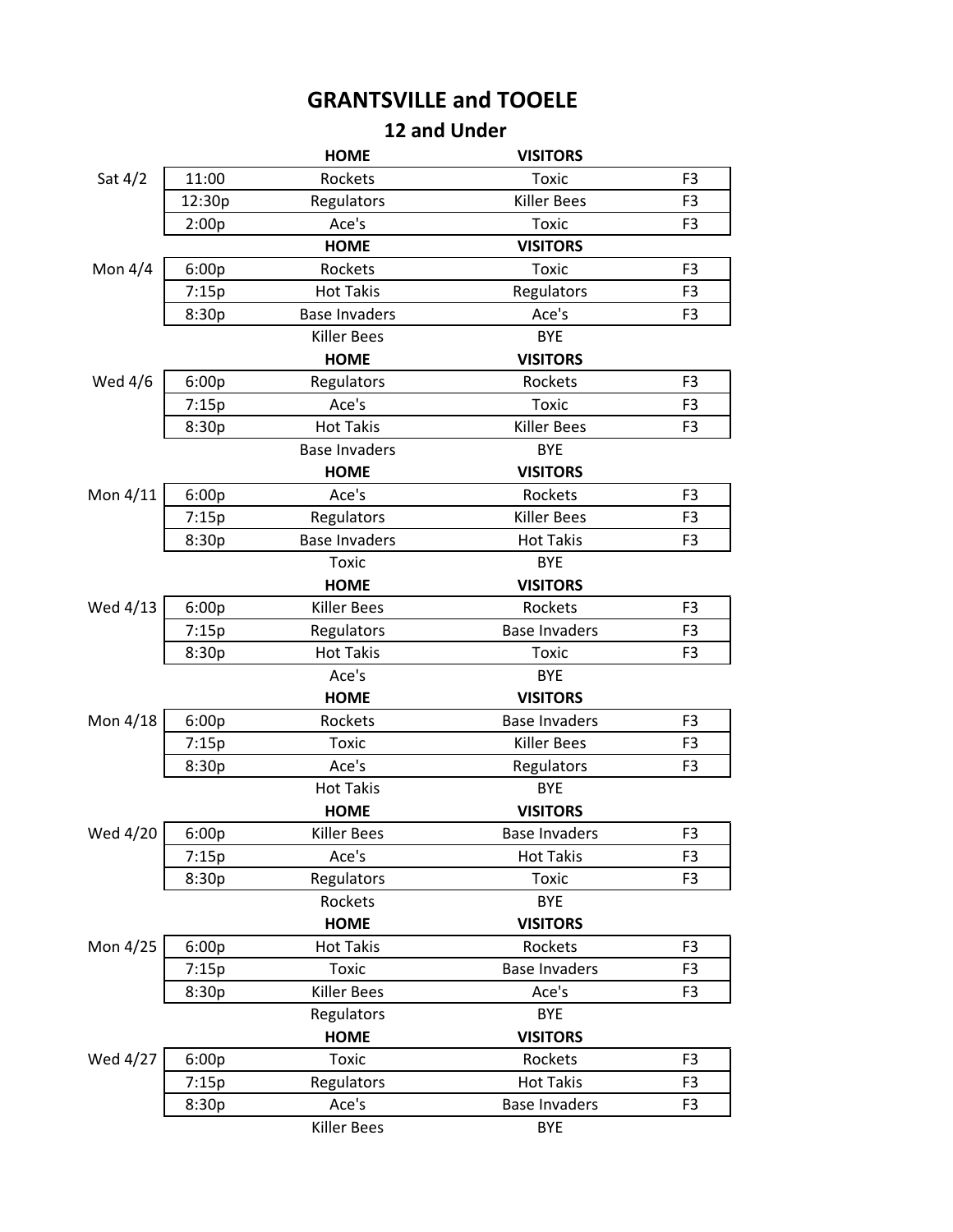|           |       | <b>HOME</b>          | <b>VISITORS</b>      |                |
|-----------|-------|----------------------|----------------------|----------------|
| Mon $5/2$ | 6:00p | Rockets              | Regulators           | F <sub>3</sub> |
|           | 7:15p | <b>Toxic</b>         | Ace's                | F3             |
|           | 8:30p | Killer Bees          | <b>Hot Takis</b>     | F <sub>3</sub> |
|           |       | Base Invaders        | <b>BYE</b>           |                |
|           |       | <b>HOME</b>          | <b>VISITORS</b>      |                |
| Wed 5/4   | 6:00p | Rockets              | Ace's                | F3             |
|           | 7:15p | <b>Killer Bees</b>   | Regulators           | F <sub>3</sub> |
|           | 8:30p | <b>Hot Takis</b>     | <b>Base Invaders</b> | F <sub>3</sub> |
|           |       | Toxic                | <b>BYE</b>           |                |
|           |       |                      |                      |                |
|           |       | <b>HOME</b>          | <b>VISITORS</b>      |                |
| Mon 5/9   | 6:00p | Rockets              | Killer Bees          | F3             |
|           | 7:15p | <b>Base Invaders</b> | Regulators           | F <sub>3</sub> |
|           | 8:30p | Toxic                | <b>Hot Takis</b>     | F <sub>3</sub> |
|           |       | Ace's                | <b>BYE</b>           |                |
|           |       | <b>HOME</b>          | <b>VISITORS</b>      |                |
| Wed 5/11  | 6:00p | <b>Base Invaders</b> | Killer Bees          | F <sub>3</sub> |
|           | 7:15p | <b>Hot Takis</b>     | Ace's                | F <sub>3</sub> |
|           | 8:30p | Toxic                | Regulators           | F <sub>3</sub> |

Sat 5/14

## **INCREDIBLE ETHANS LEAGUE CHALLENGE**

\$50 Entry Fee \$20 Per Game pay at the plate **GET ENTRY FORM FROM TROY**

|          |       | <b>HOME</b>          | <b>VISITORS</b>    |                |
|----------|-------|----------------------|--------------------|----------------|
| Mon 5/16 | 6:00p | <b>Base Invaders</b> | Rockets            | F <sub>3</sub> |
|          | 7:15p | <b>Killer Bees</b>   | <b>Toxic</b>       | F <sub>3</sub> |
|          | 8:30p | Regulators           | Ace's              | F <sub>3</sub> |
|          |       | <b>Hot Takis</b>     | <b>BYE</b>         |                |
|          |       | <b>HOME</b>          | <b>VISITORS</b>    |                |
| Wed 5/18 | 6:00p | Rockets              | <b>Hot Takis</b>   | F <sub>3</sub> |
|          | 7:15p | <b>Base Invaders</b> | <b>Toxic</b>       | F <sub>3</sub> |
|          | 8:30p | Ace's                | <b>Killer Bees</b> | F <sub>3</sub> |
|          |       | Regulators           | <b>BYE</b>         |                |
|          |       | <b>HOME</b>          | <b>VISITORS</b>    |                |
| Mon 5/23 | 6:00p | Rockets              | <b>Toxic</b>       | F <sub>3</sub> |
|          | 7:15p | <b>Hot Takis</b>     | Regulators         | F <sub>3</sub> |
|          | 8:30p | <b>Base Invaders</b> | Ace's              | F <sub>3</sub> |
|          |       | Killer Bees          | <b>BYE</b>         |                |
|          |       | <b>HOME</b>          | <b>VISITORS</b>    |                |
| Wed 5/25 | 6:00p | Regulators           | Rockets            | F <sub>3</sub> |
|          | 7:15p | Ace's                | Toxic              | F3             |
|          | 8:30p | <b>Hot Takis</b>     | <b>Killer Bees</b> | F <sub>3</sub> |
|          |       | <b>Base Invaders</b> | <b>BYE</b>         |                |